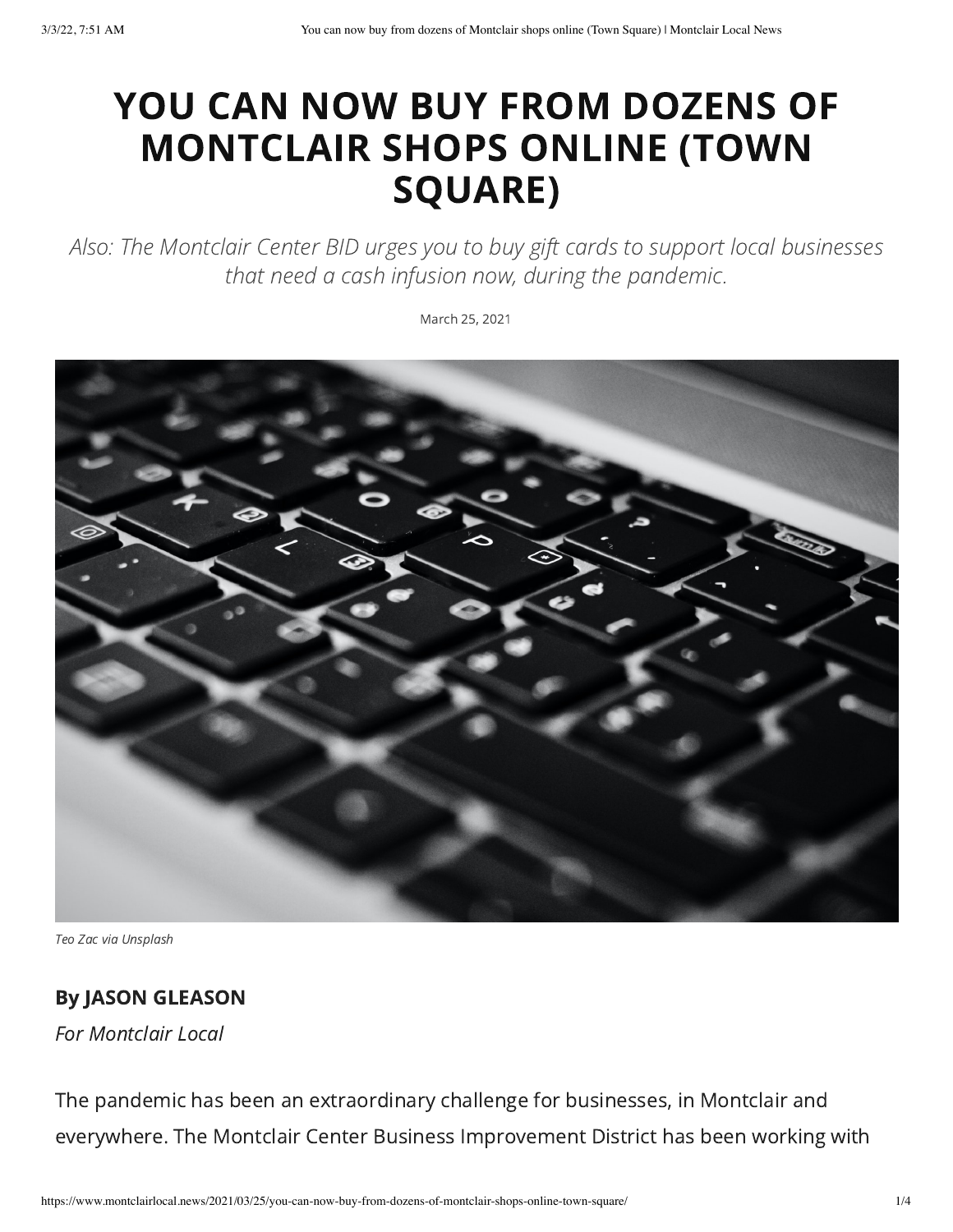the township, the state and our community partners on creative solutions to help Montclair's downtown not just survive, but thrive.

Among them: Through a grant from the state's Main Street NJ [program](https://www.nj.gov/dca/divisions/lps/msnj.html), we've helped dozens of your favorite downtown shops join [BeyondMain.com](https://beyondmain.com/g/montclair-center-bid/), a shop-local marketplace where small businesses can create storefronts for online ordering. You can pick up Easter baskets from Just Kidding Around, comic books from East Side Mags, masks and hats from Her Name Was, candles at Culture Couture, virtual classes from the Eclectic Chic Boutique and gift cards to your favorite salons and restaurants. Montclair Center gift cards are redeemable at all the Beyond Main Montclair Center stores.

We know that it will take all of us together to make a successful recovery. Shoppers will now be able to purchase directly online to support the downtown with easy store pickup – making it just as convenient as other online sellers, but with the benefit of growing our own community.

Now in its third year, Beyond Main's core mission is to use technology to help small businesses and communities thrive in the new era of retail with a convenient way to shop local. It has become increasingly important for small businesses to be visible online, and we are delighted to be able to offer this service to our downtown businesses.



JASON GLEASON

I also want to encourage you to buy gift cards at individual shops and restaurants. A gift card purchase today for your future dining and gift-giving functions is a short-term loan for our businesses right now. Every day, people ask me how to give even more support to downtown businesses. Buying gift cards at your favorite restaurants and retailers is one of the best ways to do this. You can invest now for all the fair-weather shopping and dining that we all plan to do soon.

In addition to Beyond Main, the Montclair Center BID has been working on a number of initiatives to help with pandemic recovery: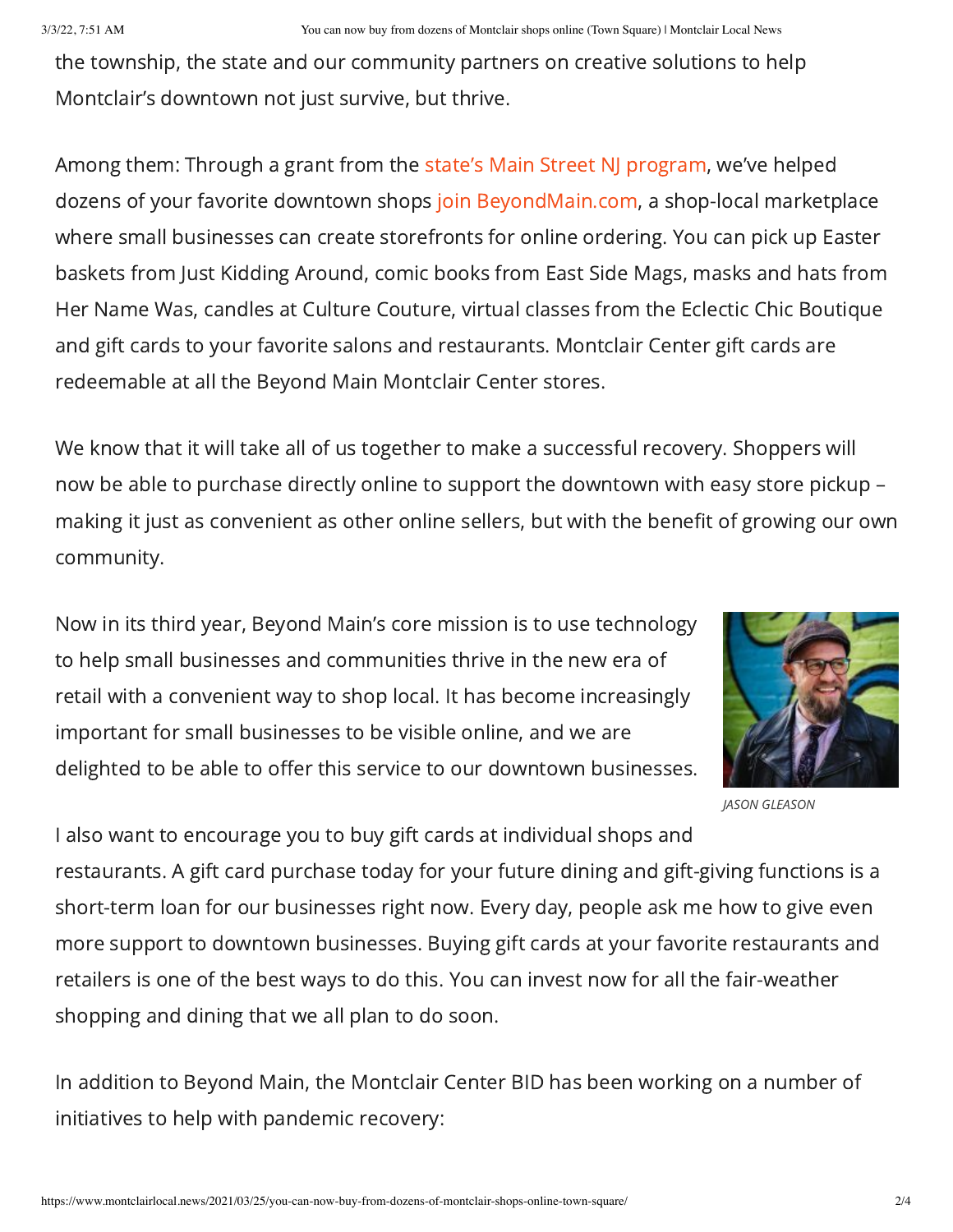- Distributing more than \$500,000 in grant money directly to 130 qualifying small businesses downtown through a grant from Main Street NJ.
- Developing a strategic plan that will provide a road map for success for 2021 and beyond.
- Working closely with the Township of Montclair's COVID-19 Recovery Task Force.
- Offering in-depth business owner education classes on salon management, WordPress, e-commerce and more.
- Identifying new revenue streams and innovative in-store designs for our businesses with Storefront Mastery.
- Improving district maintenance with additional vehicles and staff.
- Increasing the district's visibility with dynamic and targeted earned media campaigns.
- Partnering with key stakeholders in developing programs for 2021 and beyond.

Additionally, as we move forward to warmer weather and more vaccinations, your favorite downtown restaurants offer multiple dining options – including outdoor dining, increased indoor seating, takeout – and even some brand-new ideas like the takeout cultural basket from Mesob's Berekti Mengistu (check out the Montclair Center Instagram account, [@montclaircenter](https://www.instagram.com/montclaircenter/?hl=en), for a sneak peek).

We are all looking forward to a healthier, happier and more successful 2021. As always, our boutique retailers, savvy service providers, renowned restaurants and world-class salons need your help and support moving forward.

On behalf of the Montclair Center BID board of directors and staff, I invite everyone to check out the wide variety of cool gifts and services on BeyondMain.com and look forward